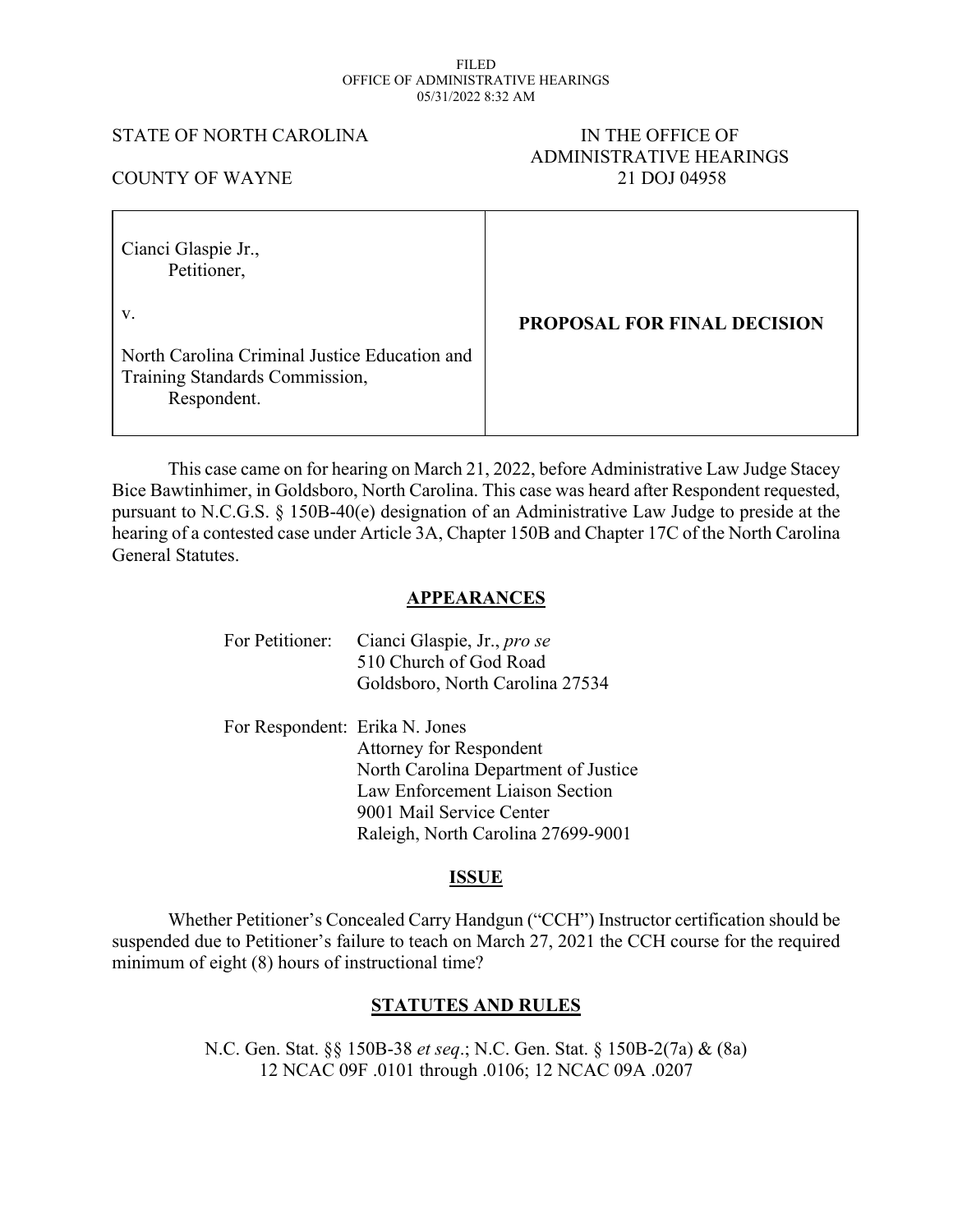#### **WITNESSES**

| For Petitioner: Cianci Glaspie, Jr., Petitioner & CCH Instructor |
|------------------------------------------------------------------|
| Sabrina Dayle Rule, CCH Course Assistant                         |

For Respondent: Robert Michael Brim, Field Investigator/Investigator Angelica Maviki, In-House Investigator

#### **EXHIBITS**

For Petitioner ("Pet's Ex."): 1-5

For Respondent ("Resp's Ex."): 1, 3, 4, 6, 9, & 10

#### **TRANSCRIPT**

A transcript of the proceeding (referenced as "T p") was received and filed into the record on April 22, 2022.

#### **PROPOSED FINDINGS OF FACT**

**BASED UPON** careful consideration of the sworn testimony of the witnesses presented at the hearing, the documents and exhibits received and admitted into evidence, and the entire record in this proceeding, the undersigned Administrative Law Judge makes the following **PROPOSED FINDINGS OF FACT**.

In making the **PROPOSED FINDINGS OF FACT**, the undersigned Administrative Law Judge has weighed all the evidence and has assessed the credibility of each witness by taking into account the appropriate facts for judging credibility, including, but not limited to, the demeanor of the witness, any interests, bias, or prejudice the witness may have, the opportunity of the witness to see, hear, know, or remember the facts or occurrences about which the witness testified, whether the testimony of the witness is reasonable, and whether the testimony is consistent with all other believable evidence in the case.

1. Both parties are properly before this Administrative Law Judge, in that jurisdiction and venue are proper, both parties received notice of hearing, and that the Petitioner received by certified mail, the proposed suspension letter, mailed by Respondent, the North Carolina Criminal Justice Education and Training Standards Commission (hereinafter the "Commission"), on August 30, 2021.

2. The Commission hasthe authority granted under Chapter 17C of the North Carolina General Statutes and Title 12 of the North Carolina Administrative Code, Chapter 09F, to certify Concealed Carry Handgun ("CCH") instructors and to revoke, suspend, or deny such certification under appropriate circumstances with valid proof of a rule violation.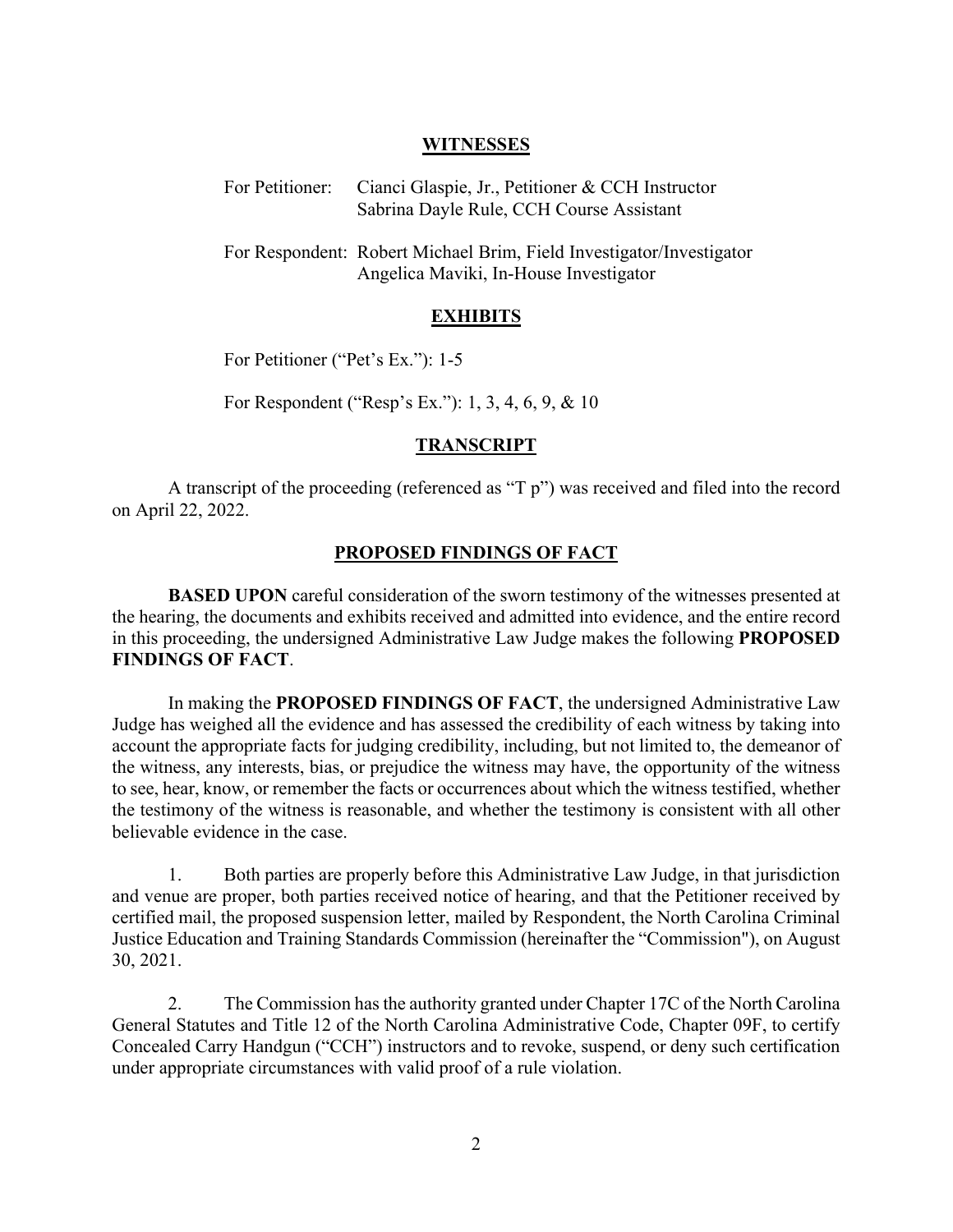3. The Commission must review and ensure that all submitted CCH courses meet or exceed the general guidelines. 12 NCAC 09F .0103.

4. Petitioner was first certified as a CCH instructor by Respondent on October 25, 2016. (T p 29)

5. On August 30, 2021, the Commission's Probable Cause Committee found probable cause to suspend Petitioner's CCH Instructor certification for one (1) year because: "on March 27, 2021, when on at least one occasion, you failed to teach the CCH course for the required minimum of eight (8) hours of instruction." (Resp's Ex. 10, p 1)

6. Although the suspension was based on the March 27, 2021 8-hour rule violation, other extraneous matters were raised by Respondent and testified about in this case. Respondent's witnesses questioned and testified about the appropriateness of Petitioner's use of metal targets, his promotion of LegalShield Insurance ("LegalShield"), the appropriateness of his YouTube video marketing, his failures to give CCH Manuals to his students, and his record keeping practices (sign-up sheets, rosters). None of these matters were stated grounds for suspension of his instructor certification. Moreover, none of these items violated the CCH Manual or the administrative rules governing CCH instructor certification.

7. This Proposed Final Decision will focus exclusively on the issue before this Tribunal, which is - did Petitioner on March 27, 2021 teach the CCH course for a minimum of 8 hours?

8. Petitioner credibly testified that, although he could not remember the exact start and end times, he taught the course for 8 hours. He stated that he has taught "this stuff a hundred, thousands of times." (T p 77). His assistant Sabrina Rule confirmed that the classroom instruction was 8 hours and stated, "he had the same speech every single time." (T p 61:14-17)

9. Because the course was held over a year ago, Assistant Sabrina Rule could not remember the exact times the March 27th course started and ended, but she credibly testified that Petitioner's CCH courses lasted 8 hours, but the handgun qualification portion varied based on the number of attendees. (T p 61:2-13) Respondent proffered no credible evidence that the March 27, 2021 course did not last 8 hours because neither the field investigator nor the in-house investigator had personal knowledge of when it actually ended.

10. With that framework in mind, a review of the general process for auditing the length of a CCH course is important because it was not followed in this case.

## **Investigator Brim's Normal Auditing Procedure for Allegations of Shortened Courses**

11. Criminal Justice Standards Division Field Representative/Investigator, Robert Michael "Mike" Brim ("Investigator Brim"), conducts audits on behalf of the Standards Division on a weekly basis which includes auditing police departments, community colleges, and instructors. (T p 9)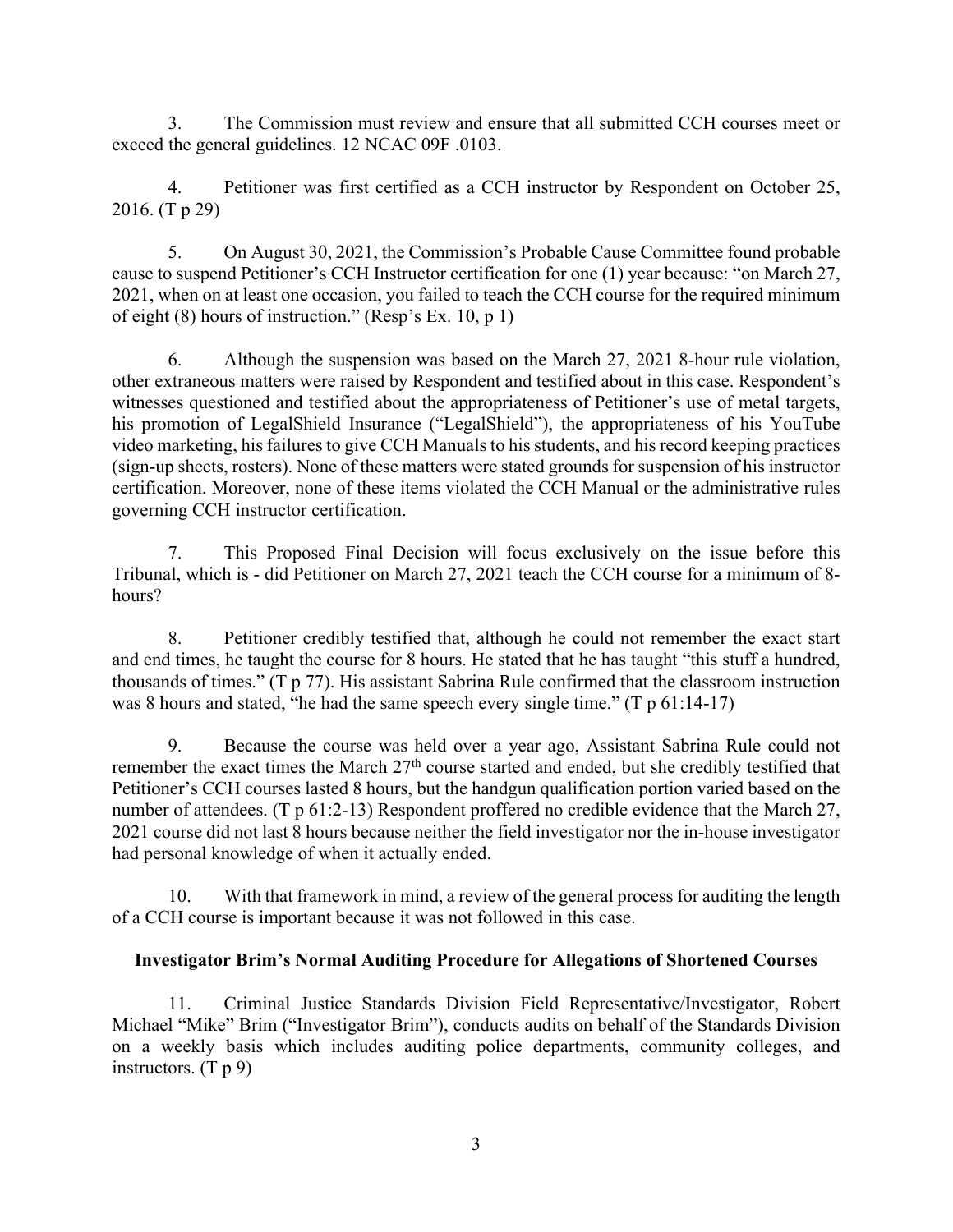12. According to Investigator Brim, these audits are always unannounced and, 90% of the time, the audits are prompted by complaints received by the Standards Division. Additionally, Investigator Brim testified that he is assigned at least one concealed carry handgun course audit per month. (T p 10)

13. Investigator Brim did not audit Petitioner's course consistent with his audit procedure for violations of the 8-hour instruction minimum.

14. In other cases when there were complaints about "a Joe fly-by-night instructor" "teaching short classes and then letting the students go," Investigator Brim would set up "surveillance" and "sit[s] in the woods and watches." (T pp 19:15-20:7)

15. Unlike other audits, Investigator Brim did not "set up surveillance"; he did not stay for the entire class; nor did he return at a later time to determine when the class actually ended.

## **The Normal Surveillance Procedure Was Not Used During Petitioner's Audit**

16. Investigator Brim did not audit Petitioner's class because of complaints about the length of time the class was taught. He audited it because of complaints about Petitioner's use of metal targets, a practice not prohibited by the CCH Manual or administrative rules. Although not at issue, Petitioner explained that he only uses "angled steel" which is "safe because when the bullet hits it, it hits the ground." (T p 64:17-20) Petitioner uses metal target so the students could have a "reactive target [and] they can see their shots and hear them." (Resp't Ex. 4, p 1)

17. After receiving complaints regarding Petitioner's use of metal targets in his CCH course, Investigator Brim audited Petitioner's course on March 27, 2021 at the Sleep Inn in Mount Olive, North Carolina. (T pp 11-12) (Resp's Ex. 1)

18. Although Petitioner's course was scheduled to start at 10:00 a.m., Investigator Brim waited until 11:30 a.m. to enter the classroom because he wanted the instructor to get "into the meat of the class." (T p 15) Investigator Brim identified himself to Petitioner and told Petitioner he was there to observe on behalf of the Attorney General's Office.

19. Investigator Brim's version of the facts differed from Petitioner's with respect to what Brim said and how he conducted himself.

20. According to Investigator Brim, that morning, he sat in the back of the classroom and observed Petitioner talking about LegalShield materials for approximately 20 minutes before taking a break. Investigator Brim assumed that Petitioner wassimply selling LegalShield Insurance for 2 hours and not teaching the CCH course. Petitioner credibly explained that he uses sections of the LegalShield handout to explain statutory law with respect to the use of deadly force and gun liability issues. (T pp 65:16-67:19) (Pet's Ex. 4) The purpose of this discussion was to instruct the students on the legal implications of gun use, home intrusion, and self-defense. (T p 67, 68) Petitioner also uses the handout to explain the differences between accidental and negligent discharge of a gun as well as to define what NFA means since it is referenced on a test question. (T pp 69-70)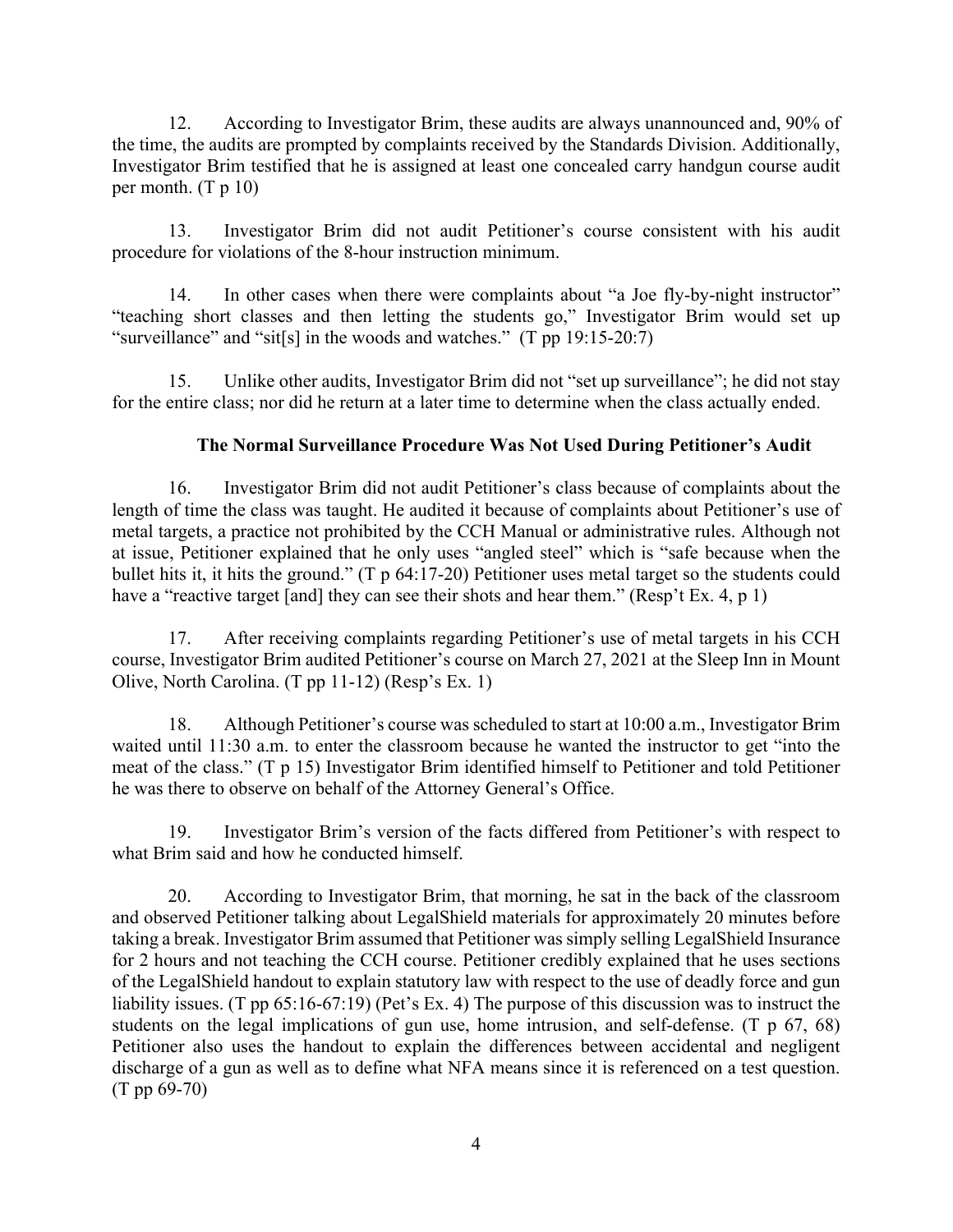21. Petitioner's use of the LegalShield handout is consistent with the topical areas required by 12 NCAC 09F .0102, which include 2 hours of legal issues. The legal issues must teach the student about the types of situations when the use of deadly physical force would be justified; the areas where the carrying of a concealed handgun is prohibited, the requirements for handgun storage, and law governing the carrying of a concealed handgun. 12 NCAC 09F  $.0102(1)(a-d)$ .

22. During this break, Investigator Brim approached Petitioner and asked him when he would begin teaching the course material. (T p 15) (Resp's Ex. 1) Investigator Brim did not know that Petitioner incorporated the handout as part of his instruction of the course material. Investigator Brim assumed that Petitioner was simply trying to sell insurance.

23. Investigator Brim asked Petitioner how long he would teach after the break and Petitioner stated 2-3 hours and then the class would take a lunch break before meeting at the gun range. Investigator Brim then advised Petitioner that the concealed carry course must include a minimum of eight  $(8)$  hours of instruction time.  $(T p 16)$ 

24. Based on his conversation with Petitioner, Investigator Brim concluded that Petitioner did not know that the CCH course required eight (8) hours of instruction time. (T pp 16- 17) (Resp's Ex. 1, 3) However, in his YouTube video filmed, found during Investigator Maviki's investigation, Petitioner acknowledged that the CCH course length is 8 hours. Petitioner knew that the course length was 8 hours. Petitioner was challenging Investigator Brim's conclusion that the March 27, 2021 CCH course would not last 8 hours.

25. Investigator Brim next told Petitioner "I'm going to have to recommend that you be taken before the probable cause because you're not teaching this material properly." (T p 17:2- 5) At that point, Investigator Brim had observed only 20 minutes of Petitioner's class. (T p 19:5- 9)

26. After Investigator Brim told Petitioner his case would be sent to the Probable Cause Committee, Petitioner became upset and questioned what or who prompted this audit. Petitioner and Investigator Brim then had a "confrontation about who had called" and the reason for the investigation. (T p 21:11-13) Investigator Brim told Petitioner the Standards Division had received several complaints about his CCH course which further upset Petitioner. (T p 18) (Resp's Ex. 1) Petitioner asked Investigator Brim if the real reason for the audit was "because I [Petitioner] was successful and I'm black?" (T p 21:14-17) Investigator Brim admitted that he then "got upset" about Petitioner's accusations of racial discrimination and that he "cut the conversation off and left." (T p 21:18-19) Before he was cut off by Respondent's legal counsel, Investigator Brim also appeared upset during his testimony when he recounted the confrontation. (T 19:1-3)

27. In-House Investigator Angelica Maviki replaced Brim, took over the case investigation, and testified at the Probable Cause hearing. (T pp 21:20-22:4). Notably, Investigator Brim did not testify at the Probable Cause hearing.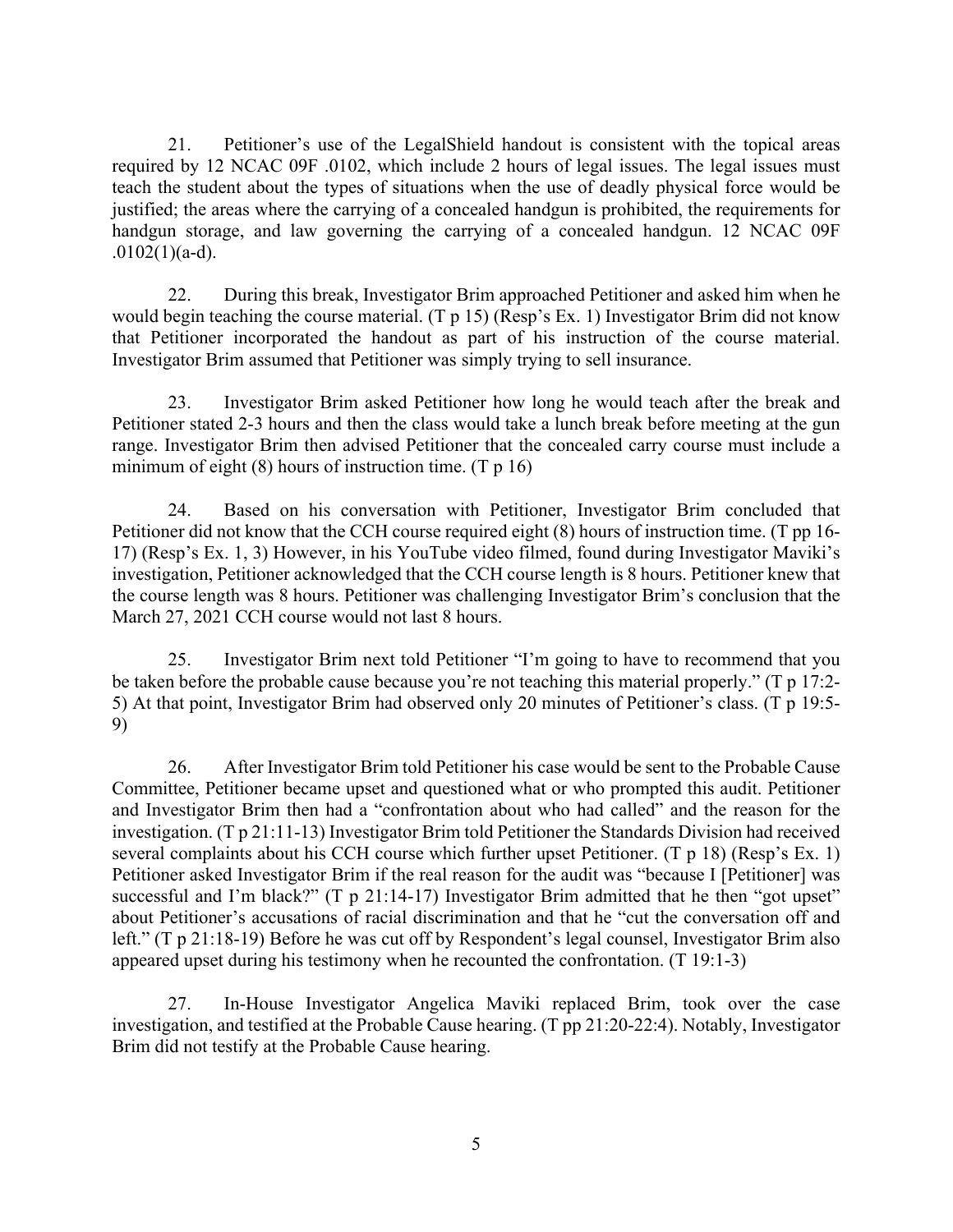28. Although Investigator Brim denied any discriminatory motive, his audit methodology and conclusions were questionable. Based on his 20-minute audit of Petitioner's class, Investigator Brim did not need more information to determine that the class was not 8 hours long. (T p 21:20-22) Investigator Brim's conclusion is based solely on his interpretation of Petitioner's remarks, not based on his personal knowledge. He simply did not believe Petitioner's assertion that the course was 8 hours long, but Investigator Brim did not "stake out surveillance" so he would have personal knowledge of the actual course length. Investigator Brim knew that Petitioner's class started at 10:00 a.m. that day. Instead of making assumptions, he could have simply returned 8 hours later to see if the class actually met the 8-hour instructional mandate.

29. Investigator Brim also focused on extraneous matters such as the use of metal targets and absence of the CCH Training Manual ("CCH Manual"). He thought it was odd that Petitioner did not have a copy of the CCH Manual with him in the classroom nor did any of the students have a copy of the manual. Investigator Brim testified that he had never been to another CCH course where every student did not have a red CCH Manual. (T pp 16, 23-24)

30. Investigator Maviki admitted that the instructors would have to purchase these Manuals for their students, and it was not a requirement for the course. According to the Concealed Carry Handgun Training General Outline in the CCH Manual, the only materials required to teach the course are a lesson plan, blackboard/easel, handgun/ammunition, and range equipment (eye and ear protection, targets). (Resp's Ex. 3, p 4)

31. Petitioner credibly explained his use of the LegalShield materials as a way of explaining the legal requirements for proper handgun use. Although Petitioner had a vested interest in selling the LegalShield Insurance, there was no evidence that class participation was affected by this practice; nor that it was prohibited by the administrative rules.

32. The quality of Petitioner's CCH course was not the reason for suspension, Petitioner submitted three positive Facebook reviews of his CCH course. (Pet's Ex. 1-3) However, none of these reviews provide any information relevant to the issue here – whether the course was taught at least 8 hours plus handgun qualification.

33. Based on Investigator Brim's investigation, the Probable Cause Committee did not have probable cause to suspend Petitioner's CCH instructor certification.

## **In-House Investigator Angelica Maviki's Investigation**

34. Criminal Justice Standards Division Investigator, Angelica Maviki, received Petitioner's certification file on April 7, 2021 and began her investigation shortly thereafter. Investigator Maviki contacted Petitioner on April 12, 2021 and requested that he provide a class roster, sign-up sheet, and/or copies of the written exam. Investigator Maviki requested these documents so she could personally interview the 16 students present on the day of the audit and determine how long Petitioner's course was in session. Petitioner never provided any of these documents to Investigator Maviki (T pp 30-31), nor are such records required by the administrative rules. *See* "Instructor Responsibilities" 12 NCAC 09F .0105.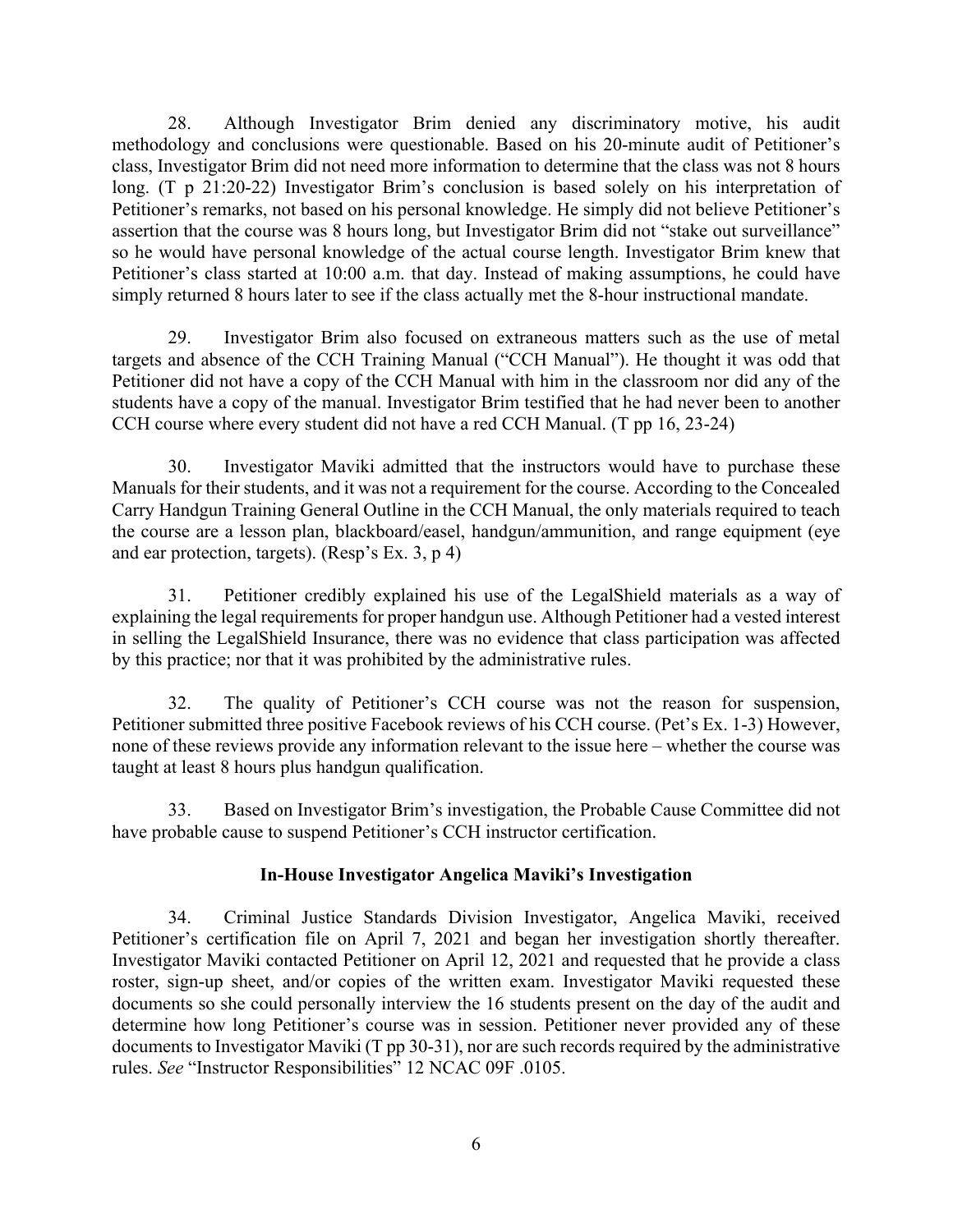35. While these items may be best practices for CCH course instruction, there was no evidence that the rules, or the CCH Manual, required instructors: to have a sign-up sheet, maintain a roster of students, keep copies of completed exams, or keep copies of the physical targets.

36. At the hearing, Petitioner credibly explained that his students sign up on the internet and he does not take a roster at the beginning of the class and does not maintain copies of the completed written exams. Petitioner conceded that in the future he will have a sign-up sheet and maintain a physical roster of his students.

37. Investigator Maviki also reviewed Petitioner's Facebook and YouTube accounts. During her review, Investigator Maviki discovered a YouTube video in which Petitioner is promoting his CCH course and states that while the CCH course is eight hours on paper, "I do try to shorten the course up quite a bit." As a result, Investigator Maviki believed Petitioner was in willful violation of 12 NCAC 09F .0102 and .0105. (T pp 39, 42-43)

38. Petitioner testified that he was using a marketing strategy called "sales puffery" when he made the YouTube video. Petitioner indicated that although he advertised his course as being less than eight hours, once students arrived, he told them the class would be eight hours. Petitioner testified that while this "may be a moral concern," his course was consistent with the rules. (T pp 74-75, 88) Since then, Petitioner voluntarily removed the YouTube video.

39. It is not clear if Investigator Maviki questioned Petitioner about what he meant by his statement on the YouTube video before the Probable Cause Committee hearing.

40. Petitioner's case was presented to Respondent's Probable Cause Committee on August 12, 2021. (T p 43) (Resp's Ex. 9)

41. Respondent's Probable Cause Committee found probable cause to suspend Petitioner's CCH Instructor certification for one (1) year for Petitioner's failure "on March 27, 2021, when on at least one occasion, you failed to teach the CCH course for the required minimum of eight (8) hours of instruction." (Resp's Ex. 10, p 1)

42. Petitioner's two, unsworn, written statements to Investigator Maviki were inconsistent about how long he uses the LegalShield handout and the length of the legal issues portion. According to Investigator Brim, during his audit on March 27, 2021, Petitioner was discussing LegalShield almost two hours after the course began. (T p 91). In comparison, Petitioner's second written statement to Investigator Maviki, he spends 3-4 hours on the laws governing deadly force and then gives his class the written exam. After the exam, Petitioner spends 3-4 hours reviewing "all things involving a handgun." Petitioner then gives his students a lunch break. After lunch, Petitioner meets his students at a 25-acre ranch for handgun qualification. Petitioner stated, "This is how I teach all of my classes." (Resp's Ex. 4) The shooting portion may last 2-3 hours. (Resp's Ex. 4, p 3)

43. Petitioner also submitted a notarized statement dated June 1, 2021 to CCH Program Administrator Bob Overton. In this statement, Petitioner stated his courses are conducted in a consistent manner and the course runs from 9:00 a.m.-5:00 p.m. plus handgun qualification. In his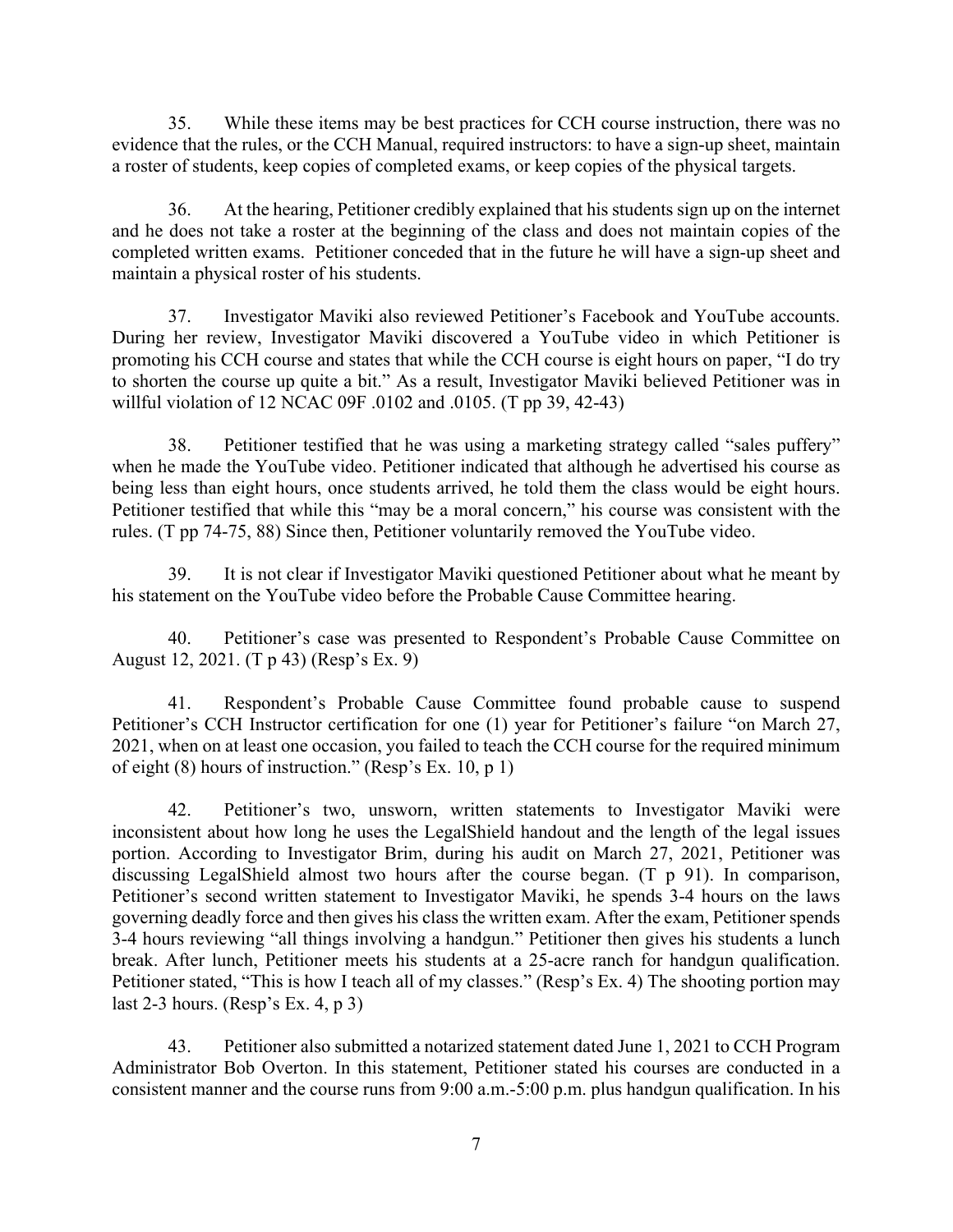sworn statement, Petitioner states he covers legal issues and the laws governing deadly force for 3 hours. During this portion, Petitioner offers his students the opportunity to purchase LegalShield Insurance "to further protect themselves." Petitioner stated after this 3-hour block dedicated to legal issues, the students take a written exam and then take a 5-minute break. Petitioner stated that he then covers "handguns, handgun safety, handgun marksmanship, handgun storage, handgun fieldstripping/cleaning, and ammunition" which takes 5 hours. Petitioner stated, "Once the classroom portion of the class is complete students then prepare for the shooting qualification." (Resp's Ex. 6) The shooting portion may last 2-3 hours. (Resp's Ex. 4, p 3)

44. Due to these inconsistencies with respect to Petitioner's written and sworn statements, as well as the YouTube video found during Investigator Maviki's investigation, the Probable Cause Committee did have probable cause to discipline Petitioner. However, Petitioner credibly testified about these inconsistencies during his contested case hearing and proved by a preponderance of the evidence that he regularly taught his CCH courses for 8 hours and the March 27, 2021 class was no exception.

45. In fact, Petitioner may have exceeded the 8-hour time requirement because there are discrepancies between the CCH Manual and the administrative rules about what should be included during the 8-hour instruction period.

46. The CCH Manual reads that the hourly requirement of the CCH course is a "[m]inimum of Eight (8) plus Handgun Qualification." (Resp's Ex. 3 p 2) The Commission has interpreted the CCH Manual to mean that the CCH course must be taught for 8 hours, and that the Handgun Qualification portion is not included within the 8-hour instructional period. The CCH Manual is inconsistent with the administrative rule.

47. According to the administrative rule, the "Topical Areas" of mandatory instruction during the 8-hour CCH course are: legal issues (2 hours), handgun nomenclature, handgun safety, handgun fundamentals, marksmanship fundamentals, presentation techniques, cleaning and maintenance, and ammunition. 12 NCAC 09F .0102(1)-(8). The rule incorporates the "handgun qualification" section within the 8-hour course instructional period.

48. Regardless though on March 27, 2021, Petitioner conducted the CCH course for a minimum of 8 hours. Even if Petitioner did not instruct for exactly 8 hours on that one occasion, March 27, 2021, Petitioner credibly testified that he properly covered all the mandatory course material. Respondent does not assert otherwise.

49. Even if Petitioner did not comply with the 8-hour mandate on March 27, 2021, Respondent proffered no evidence of any date, other than March 27, 2021, that Petitioner violated the 8-hour instructional mandate. Suspending Petitioner's instructor certification for, at best, a onetime violation is excessive and suggestive of ulterior motives.

50. In sum, Petitioner conducted the CCH course consistent with the guidelines of the administrative rules for CCH instruction.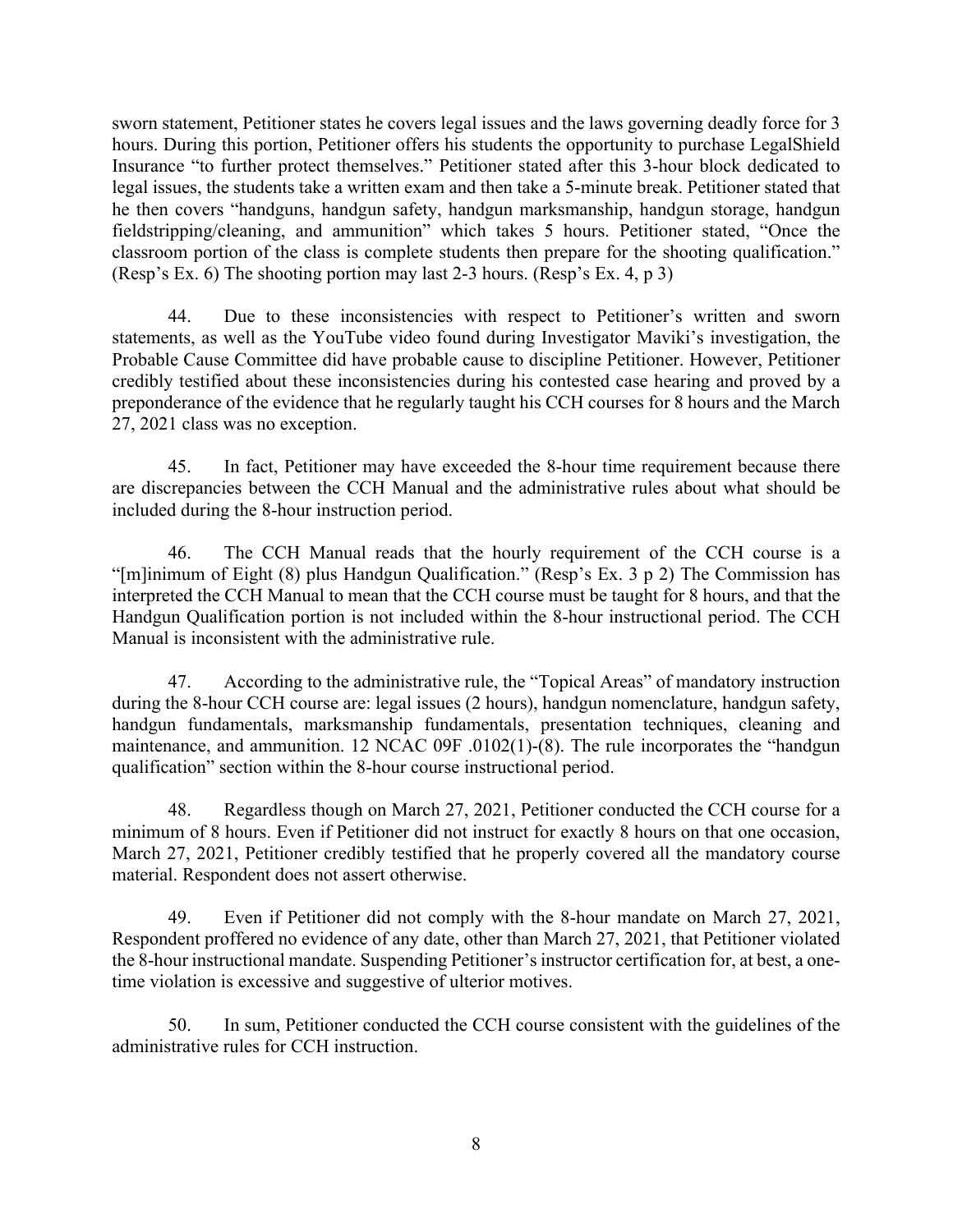## **PROPOSED CONCLUSIONS OF LAW**

1. The parties are properly before the undersigned Administrative Law Judge and jurisdiction and venue are proper.

2. The Office of Administrative Hearings has personal and subject matter jurisdiction over this contested case. The parties received proper notice of the hearing in this matter. To the extent that the Findings of Facts contain Conclusions of Law, or that the Conclusions of Law are Findings of Fact, they should be so considered without regard to the given labels.

3. In delivering the CCH training course, the CCH instructor shall "conduct the training consistent with the guidelines established in Rule .0102 of this Section," which Petitioner did so in this case. 12 NCAC 09F .0105(7).

4. The administrative rule governing the guidelines and "Topical Areas" of the CCH course states:

## **TOPICAL AREAS**

The course entitled "Concealed Carry Handgun Training" shall consist of eight hours of instruction and shall include the following identified topical areas:

(1) Legal Issues (two hours): The student shall be able to explain the following:

- (a) the types of situations when the use of deadly physical force would be justified;
- (b) list the areas where the carrying of a concealed handgun is prohibited;
- (c) the requirements for handgun storage under G.S. 14-315.1; and
- (d) the laws governing the carrying of a concealed handgun.

The instructor s

(2) Handgun Nomenclature: The instructor shall identify to the students the primary parts of the revolver and semiautomatic handgun.

(3) Handgun Safety: The students shall be able to:

- (a) list at least four rules of safe gun handling and demonstrate all of these procedures during range exercises;
- (b) list four methods of safely storing a handgun and choose the method most appropriate for their personal use;
- (c) describe safety issues relating to the safe carry of a handgun; and
- (d) determine the proper storage of their handguns when there are minors in the home.

(4) Handgun Fundamentals: The instructor shall demonstrate to the students:

- (a) how to load both a revolver and a semiautomatic handgun;
- (b) how to unload both a revolver and a semiautomatic handgun; and
- (c) the operational characteristics of the revolver and the semiautomatic handgun.

(5) Marksmanship Fundamentals: The student shall be able to:

(a) demonstrate a proper handgun grip;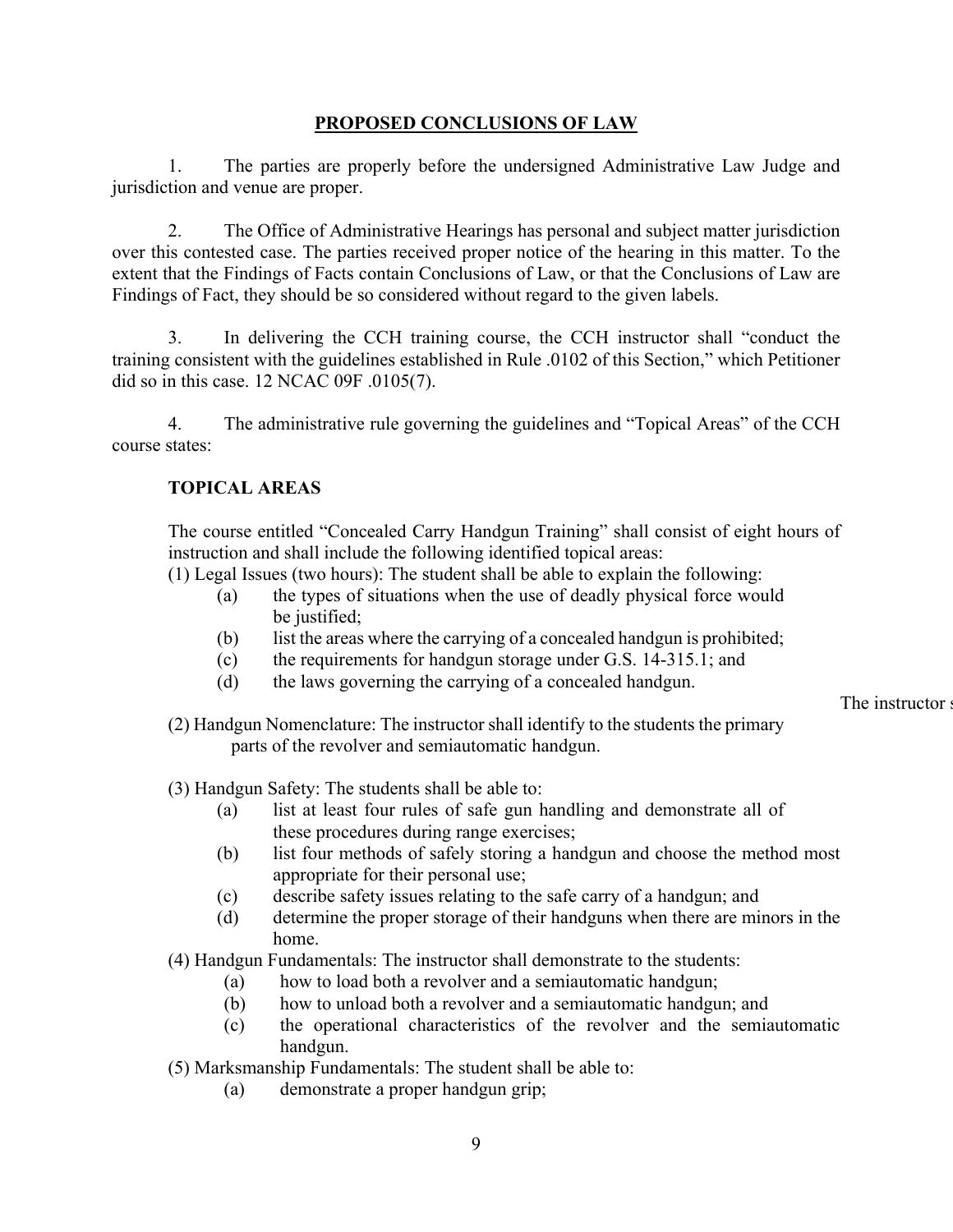- (b) demonstrate either the Weaver or Isosceles Stance;
- (c) describe the elements of sight alignment and sight picture; and
- (d) demonstrate trigger control in a dry fire exercise.
- (6) Presentation Techniques: The instructor shall demonstrate to the students the draw or presentation of the revolver and semiautomatic handgun with a variety of holster types.

(7) Cleaning and Maintenance: The instructor shall demonstrate to the student:

- (a) how to "field strip" the handguns if the handgun can be field stripped;
- (b) how to perform a "Function Check"; and
- (c) based on the manufacturer's recommendations, list the lubrication points of the specific handguns being demonstrated.

(8) Ammunition: The instructor shall list and explain the four components of ammunition.

12 NCAC 09F .0102 (emphasis in original)

5. Based on this rule, the 8 hours of CCH instruction includes the following identified topical areas: legal issues (2 hours), handgun nomenclature, handgun safety, handgun fundamentals, marksmanship fundamentals, presentation techniques, cleaning and maintenance, and ammunition. *See* 12 NCAC 09F .0102. The rule is silent about the number and duration of any breaks during the instruction period. But the rule does include, during the 8-hour period, range exercises and marksmanship fundamentals. *See* 12 NCAC 09F .0102 (3)(a) & (5).

6. The CCH Manual excludes the handgun qualification portion from the 8-hour instructional time. This exclusion is inconsistent with 12 NCAC 09F .0102. Procedural manuals are not rules and are not binding legal authority. N.C. Gen. Stat. § 150B-2(8a)(a). The administrative rule, not the CCH manual, is the legal mandate. *See Okale ex rel. Okale v. N. Carolina Dep't of Health & Human Servs.*, 153 N.C. App. 475, 478, 570 S.E.2d 741, 743 (2002) (holding that a manual is a nonbinding statement from the agency which defines, interprets, and explains the statutes and rules); *Joyner v. N. Carolina Dep't of Health & Human Servs.*, 214 N.C. App. 278, 291, 715 S.E.2d 498, 507 (2011) (holding, *inter alia*, that a manual does not have a binding effect).

7. The Commission is responsible for ensuring that approved CCH courses meet the guideline in 12 NCAC 09F .0102. 12 NCAC 09F .0103. In addition, modifications of any course must be submitted by the instructor for review by the Commission by mailing the course description to the Commission. 12 NCAC 09F .0103(c). The Commission had to have approved Petitioner's course description before he could have taught the CCH course.

8. Instructors are required to file a copy of the proposed firearm course description, outline, and proof of instructor certification and any modifications. 12 NCAC 09F .0105(2) & (3). Questions have arisen about Petitioner's LegalShield handout. As a result of the investigation, Petitioner emailed a course description to the Commission's Program Administrator Bob Overton on June 1, 2021. Resp. Ex. 6 (receipt stamped June 2, 2021).

9. "The Commission shall deny, suspend, or revoke the certification of instructor status if the Commission finds that the instructor failed to meet or maintain the required course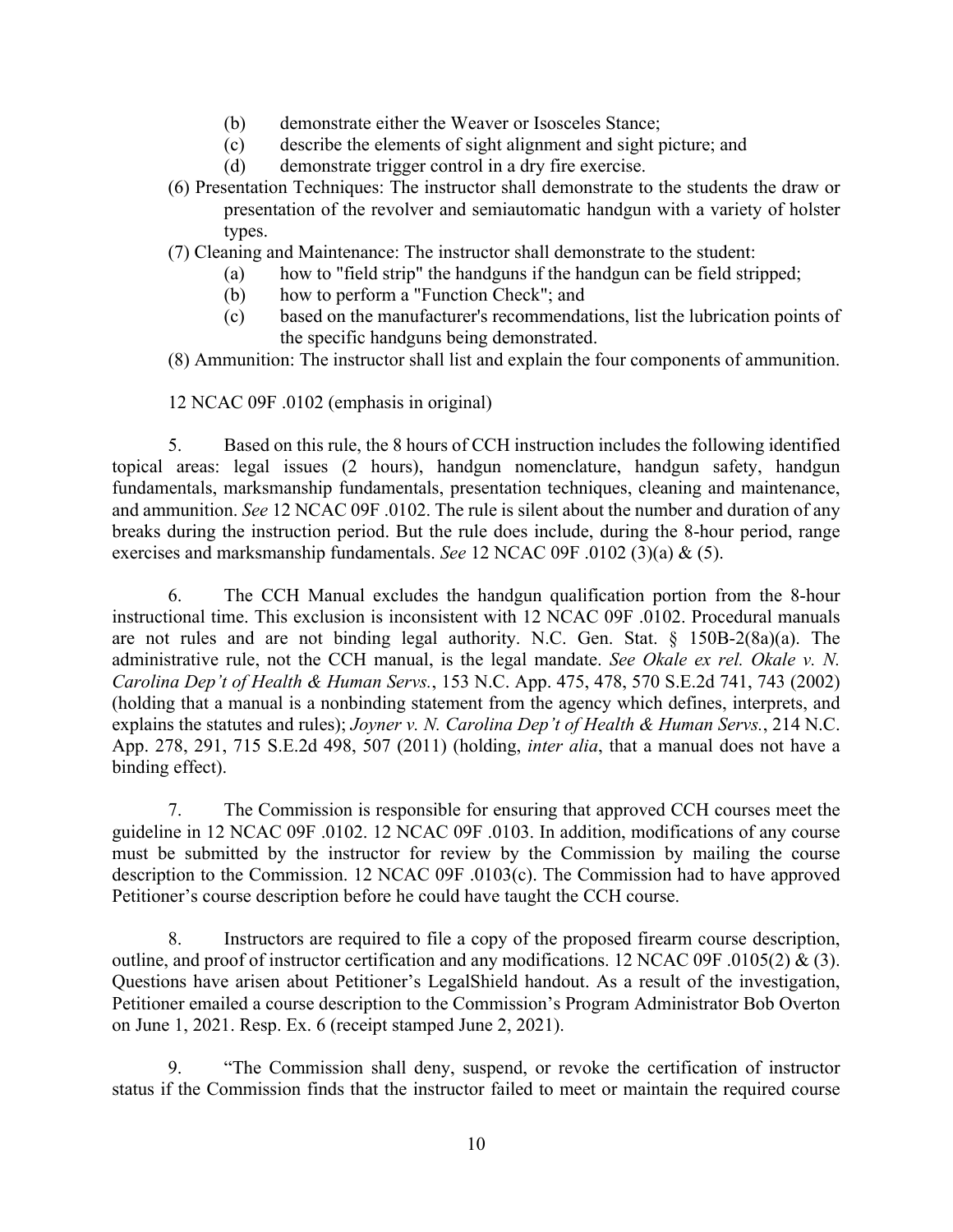and instruction standards approved by the Commission as set forth in 12 NCAC 09F .0102 or 12 NCAC 09F .0105." 12 NCAC 09F .0106(c)(1). Petitioner's instruction properly met the administrative rule standards.

10. Because of Petitioner's YouTube video, which has since been discontinued, the innuendo in part, suggested that one of the underlying grounds for suspension was that Petitioner lacked "good moral character." The lack of "good moral character" can be grounds for disciplinary action for justice officers. *See* 12 NCAC 09G .0206. It is, however, not a basis for denying, suspending, or revoking a CCH instructor's certification. *Compare* 12 NCAC 09F .0106(c)(1).

11. A preponderance of the evidence presented at the administrative hearing establishes that Petitioner did not violate 12 NCAC 09F .0102 or 12 NCAC 09F .0105(7) on March 27, 2021; that he conducted the Concealed Carry Handgun course for the minimum eight (8) hours of instruction; and that he otherwise maintained the required course and instructional standards.

12. The Probable Cause Committee's decision to suspend Petitioner's CCH instructor certification should be reversed.

#### **PROPOSAL FOR DECISION**

Based on the foregoing Proposed Findings of Fact and Conclusions of Law, it is hereby proposed that the Probable Cause Committee's decision to suspend Petitioner's Concealed Carry Handgun instructor certification should be **REVERSED** and his CCH instruction certification should not be suspended.

## **NOTICE**

The **North Carolina Criminal Justice Education and Training Standards Commission** will make the Final Decision in this contested case. As the Final Decision maker, that agency is required to give each party an opportunity to file exceptions to this proposal for decision, to submit proposed findings of fact, and to present oral and written arguments to the agency pursuant to N.C. Gen. Stat. § 150B-40(e).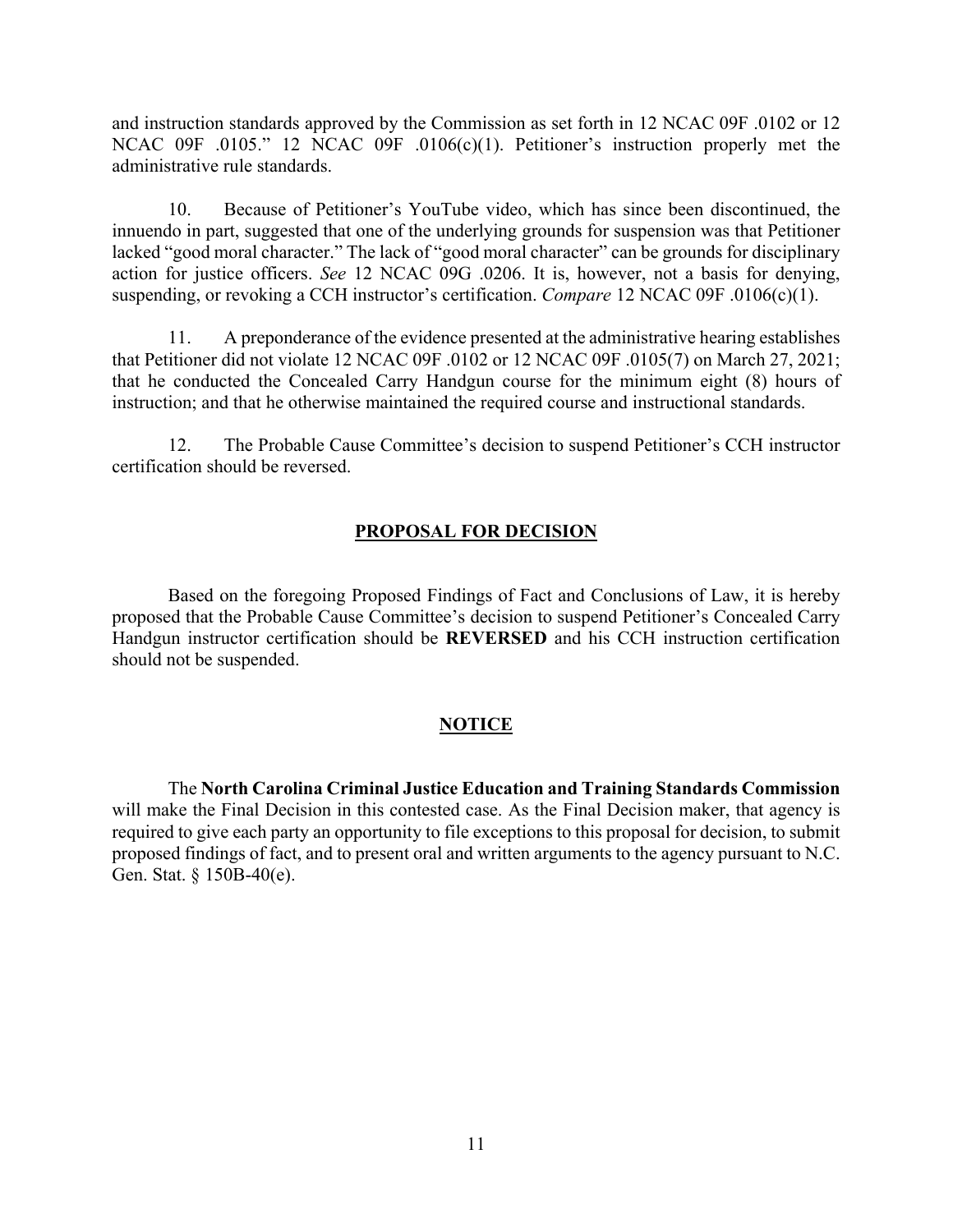The undersigned hereby orders that agency to serve a copy of its Final Decision in this case on the Office of Administrative Hearings, 6714 Mail Service Center, Raleigh, N.C. 27699-6700.

## **IT IS SO PROPOSED**.

This the 31st day of May, 2022.

tacas

Stacey Bice Bawtinhimer Administrative Law Judge